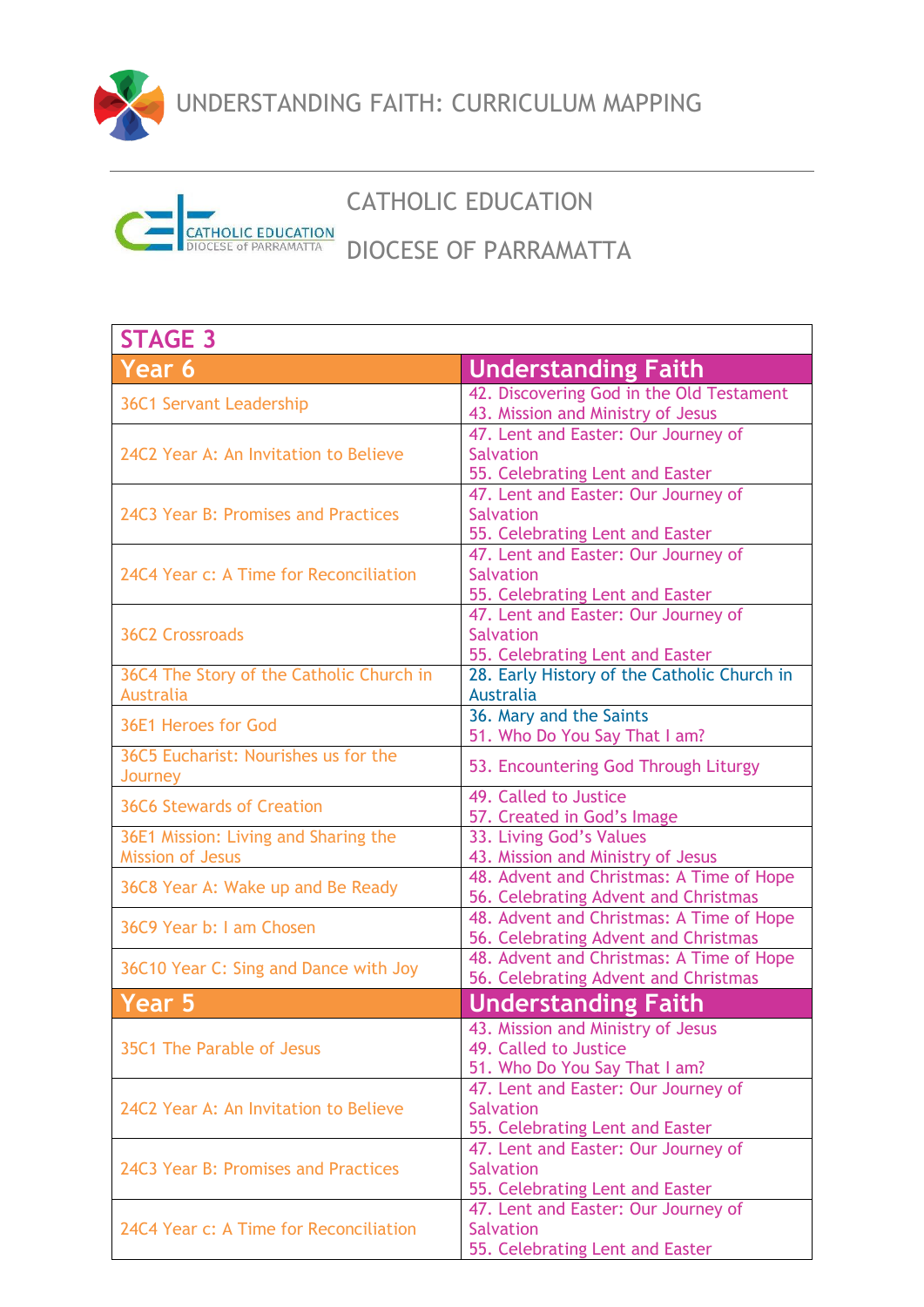|                                           | 47. Lent and Easter: Our Journey of                                                 |
|-------------------------------------------|-------------------------------------------------------------------------------------|
| 35C2 The Way of the Cross                 | <b>Salvation</b>                                                                    |
|                                           | 55. Celebrating Lent and Easter                                                     |
|                                           | 47. Lent and Easter: Our Journey of                                                 |
| 35C3 Follow Me                            | <b>Salvation</b><br>55. Celebrating Lent and Easter                                 |
|                                           | 44. Beginnings of Judaism, Christianity and                                         |
| 35C4 Stories of the Early Church          | <b>Islam</b>                                                                        |
|                                           | 50. Christian Scriptures                                                            |
|                                           | 28. Early History of the Catholic Church in                                         |
| 35E1 The Story of my Parish               | <b>Australia</b>                                                                    |
|                                           | 44. Beginnings of Judaism, Christianity and                                         |
| 35C5 Faith Communities in my Local Area   | <b>Islam</b>                                                                        |
| 35C6 Living the Message of Jesus          | 43. Mission and Ministry of Jesus                                                   |
|                                           | 51. Who Do You Say That I am?                                                       |
| 35E2 Mission: Witnessing and Proclaiming  | 43. Mission and Ministry of Jesus                                                   |
| Jesus throughout the world                | 51. Who Do You Say That I am?                                                       |
| 35C7 Year A: God is with Us               | 48. Advent and Christmas: A Time of Hope                                            |
|                                           | 56. Celebrating Advent and Christmas                                                |
|                                           | 36. Mary and the Saints                                                             |
| 35C8 Year B: Mary the Mother to Be        | 48. Advent and Christmas: A Time of Hope<br>56. Celebrating Advent and Christmas    |
|                                           | 48. Advent and Christmas: A Time of Hope                                            |
| 35C9 Year C: Why me?                      | 56. Celebrating Advent and Christmas                                                |
|                                           | 48. Advent and Christmas: A Time of Hope                                            |
| 35C10 The Season of Christmas             | 56. Celebrating Advent and Christmas                                                |
| Year 4                                    | <b>Understanding Faith</b>                                                          |
| 24C1 Talking and Listening to God         | 29. Prayer: The World's Greatest WiFi                                               |
|                                           | 31. Preparing For and Celebrating Easter                                            |
|                                           |                                                                                     |
|                                           |                                                                                     |
| 24C2 Year A: An Invitation to Believe     | 39. Encountering Jesus Through Lent and<br><b>Easter</b>                            |
|                                           |                                                                                     |
| 24C3 Year B: Promises and Practices       | 31. Preparing For and Celebrating Easter<br>39. Encountering Jesus Through Lent and |
|                                           | <b>Easter</b>                                                                       |
|                                           | 31. Preparing For and Celebrating Easter                                            |
| 24C4 Year c: A Time for Reconciliation    | 39. Encountering Jesus Through Lent and                                             |
|                                           | <b>Easter</b>                                                                       |
|                                           | 31. Preparing For and Celebrating Easter                                            |
| 24C5 Passover: Exodus                     | 39. Encountering Jesus Through Lent and                                             |
|                                           | <b>Easter</b>                                                                       |
|                                           | 31. Preparing For and Celebrating Easter                                            |
| 24C6 New Life                             | 39. Encountering Jesus Through Lent and                                             |
|                                           | <b>Easter</b>                                                                       |
| 24C7 Eucharist: The Structure of the Mass | 37. Celebrating the Paschal Mystery                                                 |
|                                           | <b>Through Liturgy</b><br>26. The Old Testament                                     |
| 24C8 The Bible: A Special Book            | 34. The New Testament                                                               |
| 24C9: Reconciliation: God's Forgiveness   |                                                                                     |
| and Healing                               | 22. Sacrament of Reconciliation                                                     |
|                                           | 27. Jesus our Friend, Teacher and Saviour                                           |
| 24E1 Mission: Serving others with Jesus   | 35. Jesus - The Face of God                                                         |
|                                           | 32. Preparing for and Celebrating                                                   |
| 24C10 Year A: Prophets for Advent         | <b>Christmas</b>                                                                    |
|                                           | 40. Come, Lord Jesus                                                                |
|                                           | 32. Preparing for and Celebrating                                                   |
| 24C11 Year B: Be a Joyful Messenger       | <b>Christmas</b>                                                                    |
| 24C12 Year C: Prepare                     | 40. Come, Lord Jesus<br>32. Preparing for and Celebrating                           |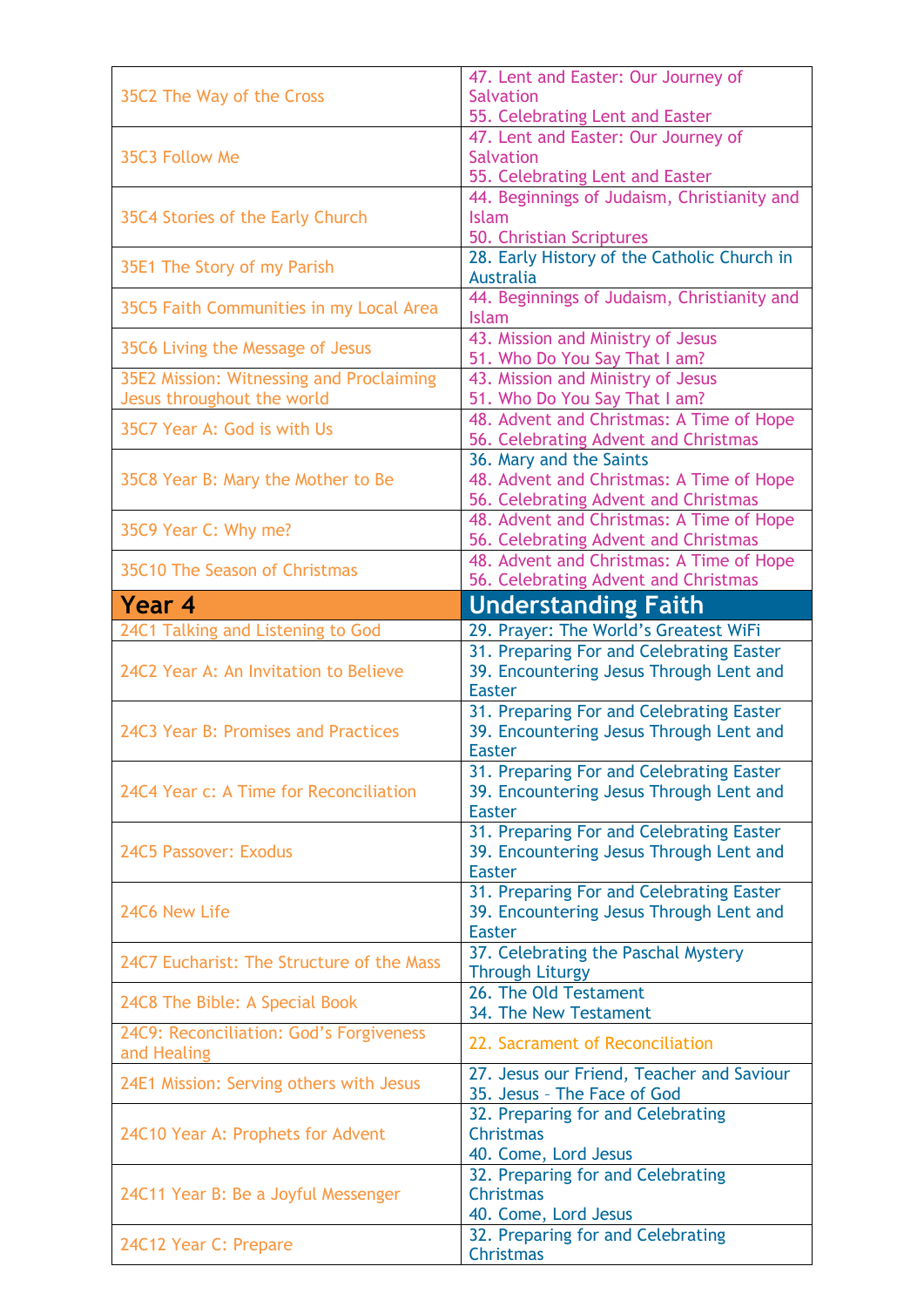|                        | 40. Come, Lord Jesus              |
|------------------------|-----------------------------------|
| 24C13 A Time to Gather | 32. Preparing for and Celebrating |
|                        | <b>Christmas</b>                  |
|                        | 40. Come, Lord Jesus              |

| <b>STAGE 2</b>                          |                                                          |
|-----------------------------------------|----------------------------------------------------------|
| Year 3                                  | <b>Understanding Faith</b>                               |
| 23C1 Jesus Shares his Gifts             | 27. Jesus our Friend, Teacher and Saviour                |
|                                         | 33. Living God's Values<br>35. Jesus - The Face of God   |
| 23C2 Reaching Out                       | 31. Preparing For and Celebrating Easter                 |
|                                         | 39. Encountering Jesus Through Lent and<br><b>Easter</b> |
| 23C3 Journeying with Jesus              | 31. Preparing For and Celebrating Easter                 |
|                                         | 39. Encountering Jesus Through Lent and<br><b>Easter</b> |
| 23C4 The Journey to Emmaus              | 31. Preparing For and Celebrating Easter                 |
|                                         | 39. Encountering Jesus Through Lent and<br><b>Easter</b> |
| 23C5 Sacraments of Initiation           | 14. Baptism                                              |
|                                         | 30. Sacrament of the Eucharist                           |
|                                         | 38. Sacrament of Confirmation                            |
| 23C6 Mary: A Women of Faith             | 36. Mary and the Saints                                  |
| 23C7 Caring for God's Wondrous Creation | 41. God's Marvellous Creation                            |
| 23E1 Mission: Reaching out with Jesus   | 27. Jesus our Friend, Teacher and Saviour                |
|                                         | 35. Jesus - The Face of God                              |
| <b>23C8 Making Promises</b>             | 32. Preparing for and Celebrating                        |
|                                         | <b>Christmas</b>                                         |
|                                         | 40. Come, Lord Jesus                                     |
| 23C9 The Promise Comes True             | 32. Preparing for and Celebrating                        |
|                                         | Christmas                                                |
|                                         | 40. Come, Lord Jesus                                     |
| 23E1 The Nativity Tree                  | 32. Preparing for and Celebrating                        |
|                                         | Christmas                                                |
|                                         | 40. Come, Lord Jesus                                     |

| <b>STAGE 1</b>                                                    |                                                                                       |
|-------------------------------------------------------------------|---------------------------------------------------------------------------------------|
| Year 2                                                            | <b>Understanding Faith</b>                                                            |
| 12C1 Jesus helps me Love                                          | 11. Meeting Jesus<br>19. Following Jesus                                              |
| 12C2 Being Alone                                                  | 15. Journey to New Life<br>23. Ash Wednesday to Pentecost: The<br><b>Easter Story</b> |
| 12C3 Never Alone                                                  | 15. Journey to New Life<br>23. Ash Wednesday to Pentecost: The<br><b>Easter Story</b> |
| 12C4 Jesus is With Us                                             | 15. Journey to New Life<br>23. Ash Wednesday to Pentecost: The<br><b>Easter Story</b> |
| 12C5 The Pentecost Story                                          | 15. Journey to New Life<br>23. Ash Wednesday to Pentecost: The<br><b>Easter Story</b> |
| 12C6 Reconciliation: Belonging to a<br><b>Forgiving Community</b> | 22. Sacrament of Reconciliation                                                       |
| 12C7 Eucharist: Celebrating God's Love                            | 30. Sacrament of the Eucharist                                                        |